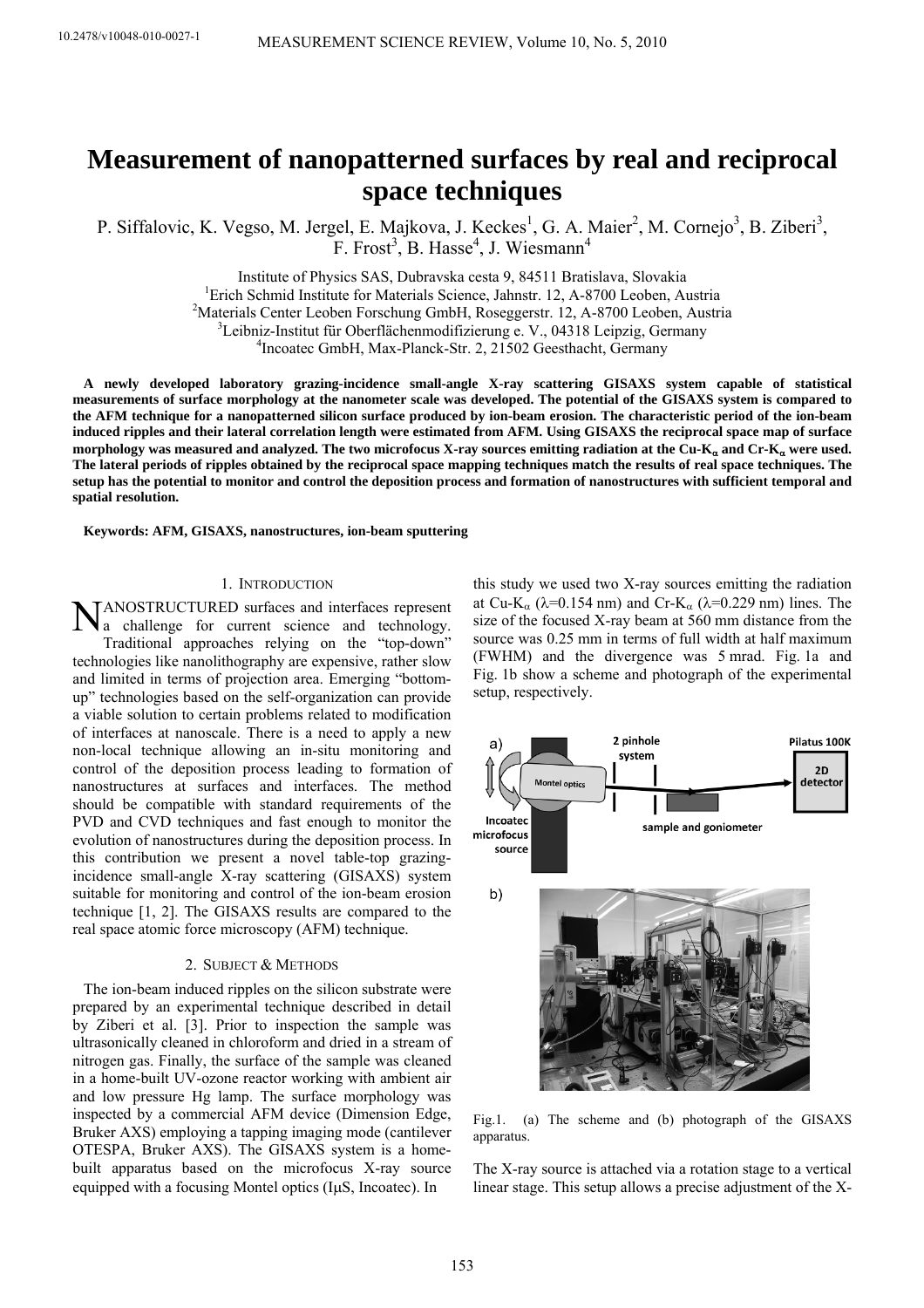ray beam and the sample surface. A collimation block consists of two pinholes. The first pinhole blocks the nonspecular scattering from the Montel optics. The second pinhole forms the X-ray beam. In our case, the second pinhole was a circular one with a diameter of 100 μm drilled by a laser beam into a 0.25 mm thick tungsten foil. The distance between the two pinholes is 100 mm. The measured divergence of the collimated X-ray beam is 0.8 mrad that corresponds to theoretical resolution of  $0.03$  nm<sup>-1</sup> in the reciprocal space. The sample is located at a compact rotation stage supported by a vertical linear stage. The distance between the second pinhole and the sample is 80 mm. The scattered X-ray radiation is detected by a two dimensional semiconductor X-ray detector (Pilatus 100K, Dectris). The detector allows time-resolved measurements with the exposure time down to 5 ms. The distance between the sample and detector was set to 600 mm. The direct beam was stopped by a tungsten beamstop located in front of the detector.



Fig.2. (a) AFM image of the surface. (b) The PSD function of the surface morphology. The inset shows the increasing broadening of the peak widths typical for the second-type of disorder.

### 3. RESULTS & DISCUSSION

The AFM image of the sample surface is shown in Fig. 2a. The scan area was  $5x5 \mu m^2$  with a step size of 4.9 nm. The AFM image of the ion-beam etched silicon substrate shows periodical ripples with typical amplitude of approx. 1 nm. The rms (root mean square) roughness of the total scanned area is 1.3 nm. The averaged power spectral density (PSD) function calculated over all scanned lines in horizontal direction is shown in Fig. 2b. A series of peaks observed in the PSD function, that are separated by a constant value  $\Delta q$ , suggests a regular periodicity with a period of Λ=2π/*q* in the real space [4]. The average peak spacing  $\Delta q = 0.102 \pm 0.001$  nm<sup>-1</sup> gives a mean ripple period Λ=61.6±0.6 nm. The broadening of the peaks in the PSD function indicates a gradual loss of the long-range order classified also as a second-type disorder [5]. In the first approximation, the widths (FWHM) of the peaks δ*q* vary as a linear function of the lateral frequency *q* [6, 7].

$$
\delta q = \delta q_0 + \gamma q \tag{1}
$$

Here  $\delta q_0 = 2\pi/\xi$  where  $\xi$  is the lateral correlation length of the ripples and  $γ$  is the disorder parameter [2]. The inset of Fig. 2b shows a linear fit of the experimental peak widths. Based on the fit parameters, the value of the lateral correlation length is  $ξ=2.1±0.6 \mu m$ . The disorder parameter  $γ=7.5±0.5%$ .



Fig.3. The GISAXS maps of ripple formations obtained by (a) Cu-K<sub>α</sub> and (b) Cr-K<sub>α</sub> radiation.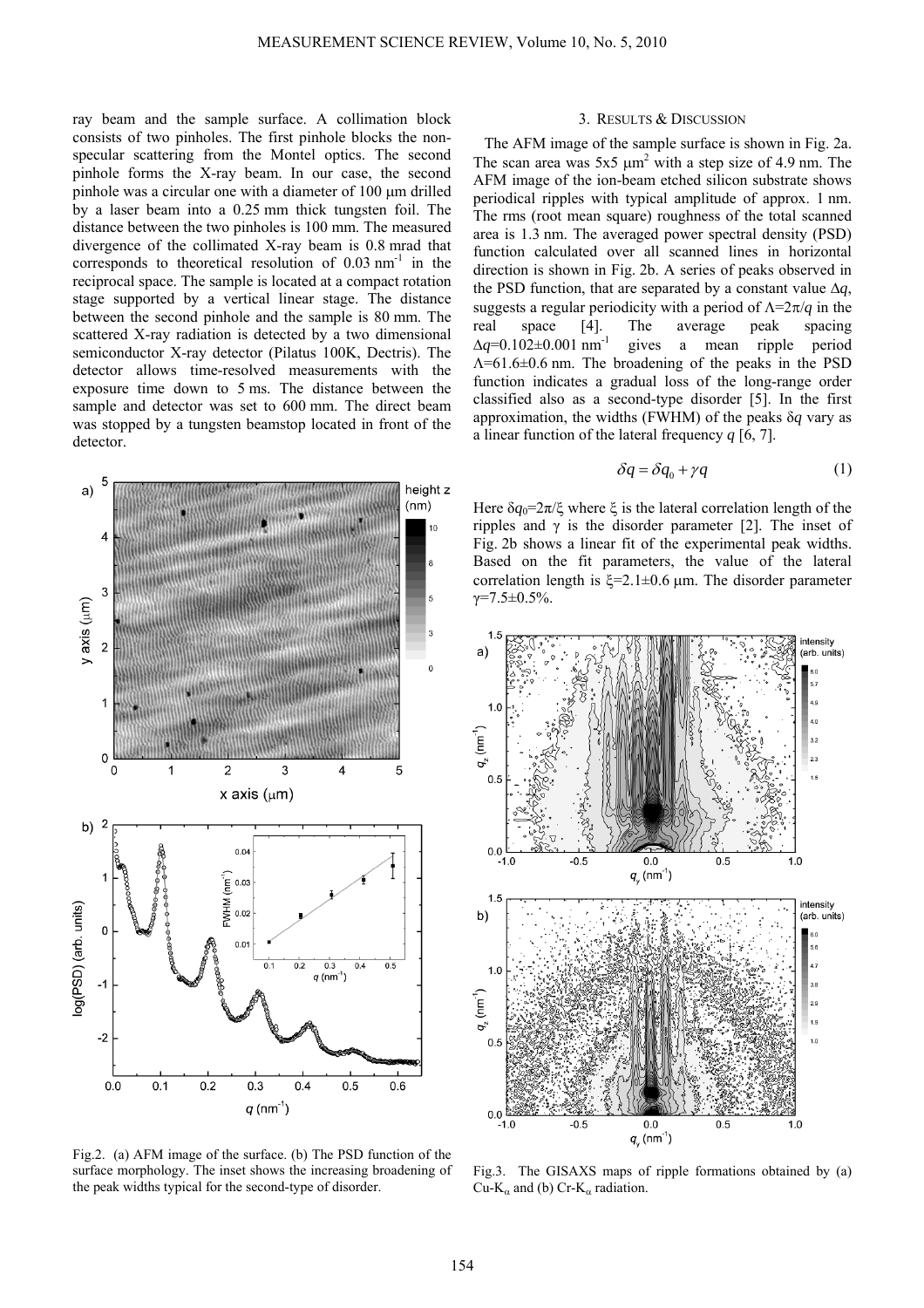The GISAXS technique is a non-contact measurement technique recording the reciprocal space image of the interface morphology [8]. Usually, the GISAXS studies have been confined to synchrotron beamlines because a collimated, monochromatic beam with a high brilliance is required. Here we present GISAXS reciprocal space maps obtained by a modular laboratory GISAXS system developed at the Institute of Physics SAS. Fig. 3a and Fig. 3b show the reciprocal space maps measured by Cu-K<sub>α</sub> and  $Cr-K<sub>α</sub>$  lines, respectively. The collimation apertures were identical in both experimental setups. The intensity of the primary beam for the Cu-K<sub>α</sub> line is 10x higher than that of the Cr-K<sub>a</sub> line measured at the detector position. The reason is the higher power output of the Cu-K<sub>α</sub> X-ray source and lower air absorption at this emission line. Therefore, the space map recorded with the Cu-K<sub>α</sub> radiation has a higher dynamical range and more scattering maxima are visible.



Fig.4. Integrated intensity profiles along  $q<sub>y</sub>$  direction extracted from the reciprocal space maps recorded by (a)  $Cu-K<sub>α</sub>$  and (b)  $Cr-K_{\alpha}$  X-ray emission lines.

For the analysis we integrated the horizontal line cuts for  $q<sub>z</sub>$ value in the interval between  $0.5 \text{ nm}^{-1}$  and  $1 \text{ nm}^{-1}$ . The integration results are shown in Fig. 4a and Fig. 4b for Cu-K<sub>α</sub> and Cr-K<sub>α</sub> reciprocal space maps, respectively. The width of the scattering peaks is in both cases given by the instrumental resolution of the GISAXS apparatus. Assuming the large lateral correlation length of the periodic ripple structure (more than 2 μm as calculated from the AFM data), we can use the width of the scattering peaks to

determine the instrumental resolution of the GISAXS apparatus. For the Cu-K<sub>α</sub> data (Fig. 4a), the instrumental resolution based on the fitted width (FWHM) of the peaks is  $0.042\pm0.001$  nm<sup>-1</sup> that corresponds to the maximum resolvable period of 150±4 nm in the real space. The same procedure for the Cr-K<sub> $\alpha$ </sub> data (Fig. 4b) provides the instrumental resolution of  $0.034 \pm 0.002$  nm<sup>-1</sup> that corresponds to 185±11 nm in real space. The instrumental resolution values obtained agree well with the calculated value of  $0.03$  nm<sup>-1</sup> based on the geometrical considerations. The better instrumental resolution in the case of the Cr-K<sub>α</sub> emission line is attributed to the X-ray wavelength 1.5x larger than for the Cu-K<sub>a</sub> emission line as all other experimental parameters remained unchanged. For a single surface the scattering intensity along the  $q<sub>y</sub>$  direction is proportional to the PSD of the surface height function. This is valid within the Born approximation [9] and in the limit of low surface roughness [10]. The separation of the adjacent scattering peaks Δ*q* corresponds to the period Λ=2π/Δ*q* of the surface structure. The values Δ*q* and Λ obtained from fitting the experimental data by Gaussian function are summarized in Tab. 1 together with the data from the AFM analysis.

Table 1 Parameters of the surface obtained from GISAXS and AFM.

|                               | $Cu-K_{\alpha}$ line | $Cr-K_{\alpha}$ line | AFM               |
|-------------------------------|----------------------|----------------------|-------------------|
| $\Delta q$ (nm <sup>-1)</sup> | $0.104 \pm 0.001$    | $0.106 \pm 0.001$    | $0.102 \pm 0.001$ |
| $\Lambda$ (nm)                | $60.4 \pm 0.6$       | $59.3 \pm 0.6$       | $61.6 \pm 0.6$    |

The values of surface period Λ provided by GISAXS technique at the two distinct X-ray emission lines coincide within the standard deviation limits. The slightly larger value of the period  $\Lambda$  estimated by the AFM is due to the local character of the scanning probe technique which is restricted to a randomly selected inspection area of some 25  $\mu$ m<sup>2</sup>. On the contrary, the footprint of the probing X-ray beam on the sample surface is approximately  $0.4 \text{ cm}^2$  which guarantees a non-local averaged value of the surface period obtained. The advantage of the AFM technique over the GISAXS lies in the inherently larger interval for probing the lateral correlation length. The GISAXS X-ray wavelength is some 50x smaller than the nominal tip radius of the conventional AFM cantilever. A highly collimated X-ray beam is required to probe lateral correlation length at micrometer scale which is available at the  $3<sup>rd</sup>$  generation synchrotron beamlines [2].

#### 4. CONCLUSION

In this contribution we presented an innovative laboratory GISAXS system capable of statistical characterization of surface morphology at the nanometer scale. Traditional scanning probe techniques are not suitable for the in-situ monitoring and control as they are local and working in the proximity of the inspected surface. On the contrary, the GISAXS is a non-local technique capable of giving fast statistical information on the surface morphology . The low scattering cross-section of the emission X-ray lines used